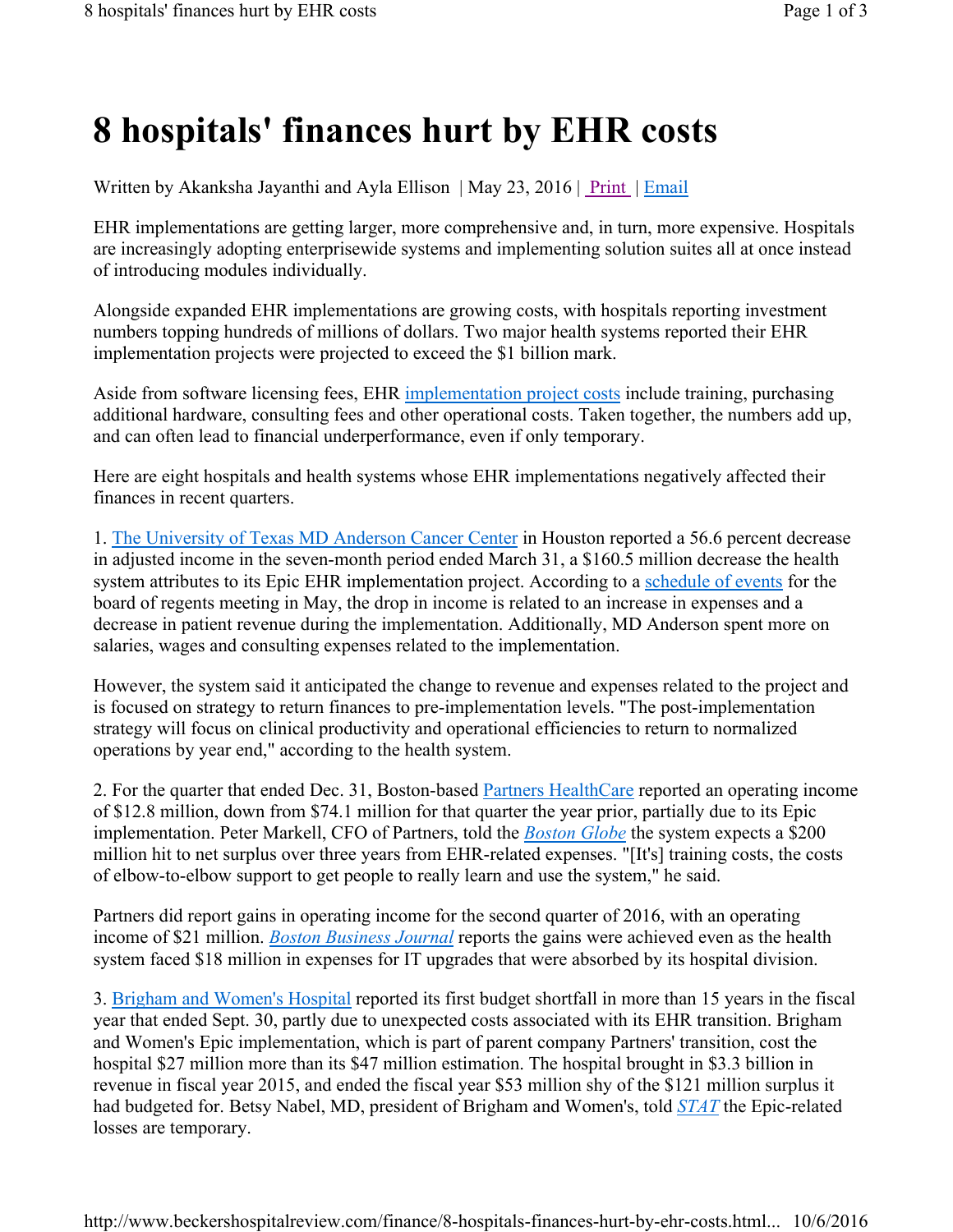4. Jeff Sprague, CFO of Sacramento, Calif.-based Sutter Health, said one-time EHR implementation costs contributed to the health system's 31.5 percent decrease in operating income, along with salary and benefit increases. Sutter is rolling out Epic's EHR across its enterprise. For the year ended Dec. 31, Sutter reported an operating income of \$287 million, compared to \$419 million the year prior. The system's expenses increased 10.3 percent year-over-year, from \$9.7 billion in fiscal year 2014 to \$10.7 billion in fiscal year 2015.

5. In the first quarter of 2016, Pittsburgh-based Allegheny Health Network reported an operating loss of \$17.8 million, compared to a \$9.7 million loss the same period the year prior. The health system had projected a \$9.4 million net loss for the first quarter, and ended up recording a \$20.6 million net loss. In addition to decreasing patient volumes, a health system spokesperson said much of the decrease can be attributed to one-time costs associated with launching an EHR at Allegheny General Hospital, part of a systemwide implementation of Epic's EHR.

6. Increased operating expenses due to implementing Epic's EHR contributed to an operating loss of \$5.6 million in the first quarter of fiscal year 2016 for Lahey Hospital and Medical Center in Burlington, Mass. Operating expenses for the hospital rose 5 percent year-over-year to \$290 million in the first quarter of the fiscal year, which the hospital largely attributes to its \$160 million EHR implementation. The hospital indicated Epic-related training costs increased overhead costs by 28.6 percent, totaling \$36.8 million, but it expects those costs to decline as training winds down, reports *Boston Business Journal*. Lahey did report a 4.3 percent rise in operating revenue for the quarter.

7. Southcoast Health launched the Epic EHR at three hospitals, two urgent care centers and more than 400 physician offices in 2015, and implementation costs are still dragging down the New Bedford, Mass.-based system's finances. Southcoast reported a \$9.9 million operating loss in the first quarter of fiscal year 2016, and the system faces similar financial troubles in the second quarter. In a letter to employees sent in March, Southcoast President and CEO Keith Hovan said the financial challenges are due to higher-than-expected operating expenses, largely a result of the system's \$100 million Epic implementation. Due to its deteriorating finances, Southcoast laid off 105 employees between October 2014 and January 2015. In March, the system said it will lay off 95 more.

8. WakeMed Health & Hospitals reported an operating loss for fiscal year 2015, which is only the second time in the Raleigh, N.C.-based system's history that it has done so. The system's revenue has remained flat in recent years at about \$1 billion, but one-time expenses caused financial challenges in the fiscal year that ended Sept. 30. WakeMed CFO Michael Browning attributed the system's \$49.9 million operating loss to three main expenses, including a costly systemwide Epic software installation. WakeMed went live on Epic's EHR platform in early 2015, and the implementation cost about \$100 million. Mr. Browning told *The News&Observer* that the one-time cost is an "investment in the future," and the system is expected to return to profitability in 2016.

More articles on EHRs:

Unpacking hospitals' EHR implementation costs: What's behind the million-dollar price tags? Just 2 in 10 consumers use EHR data to make medical decisions UC Health achieves HIMSS Stage 7 for EHR Adoption

*© Copyright ASC COMMUNICATIONS 2016. Interested in LINKING to or REPRINTING this content? View our policies by clicking here.*